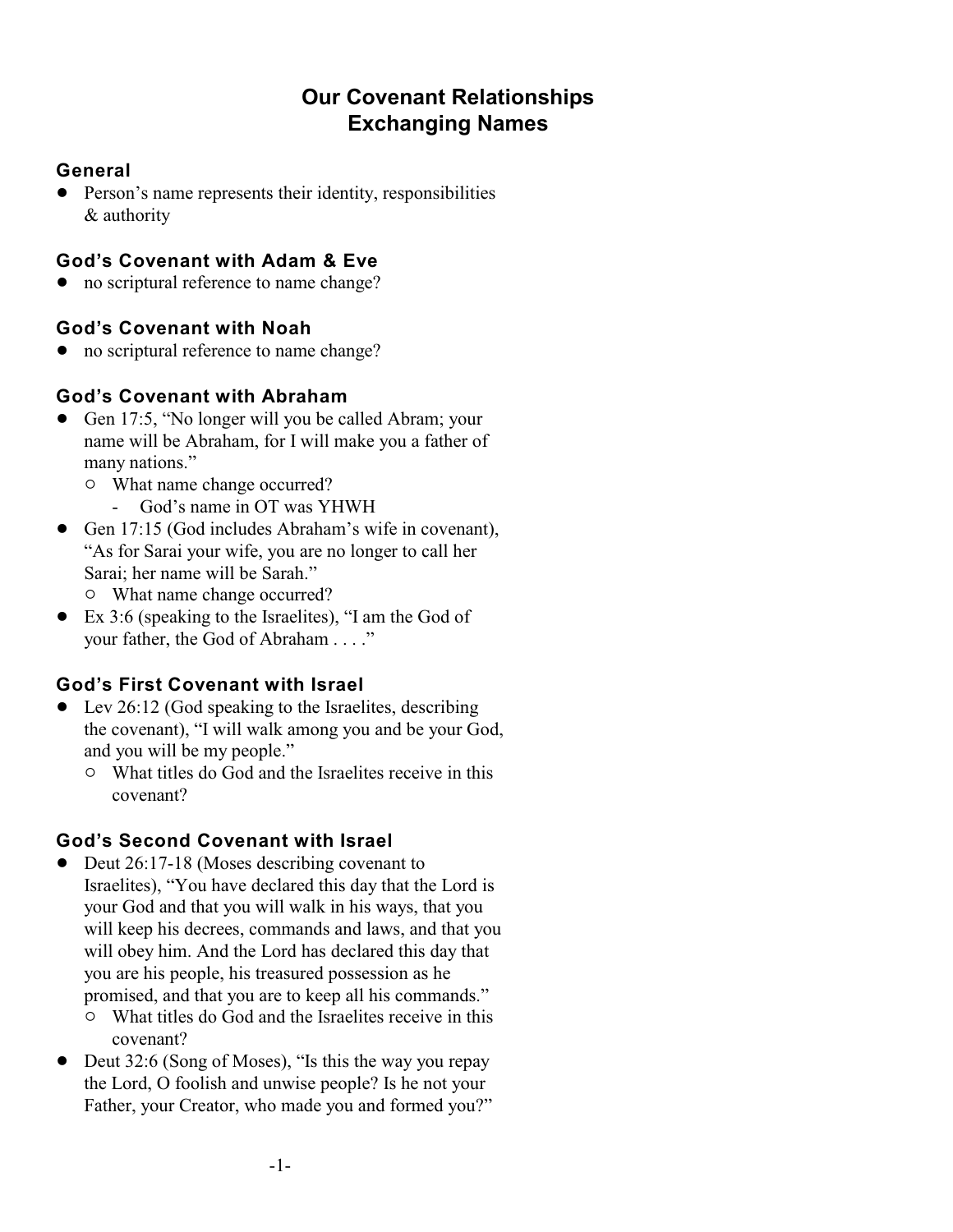### **David and Jonathan's Covenant**

• no scriptural reference to name change?

#### **God's Covenant with David**

- Ps 89:26-27 "He will call out to me, 'You are my Father, my God, the Rock my Savior.' I will also appoint him my firstborn, the most exalted of the kings of the earth."
	- " What do the terms "Father" and "firstborn" tell us?

#### **God's New Covenant with Christians**

- ! Mt 8:20 (Jesus speaking), "Jesus replied, 'Foxes have holes and birds of the air have nests, but the Son of Man has no place to lay his head."
	- $\circ$  What title does Jesus use to describe himself?
	- $\circ$  What does this term emphasize about Jesus' identity?
	- $\circ$  Jesus came to earth to initiate the new covenant between God and man
- Scripture applies several terms to us
	- <sup>o</sup> most obvious one: Christian
		- Are you a "little Christ"?
	- $\circ$  Ex 20:7 (NIV), "You shall not misuse the name of the Lord your God."
	- $\circ$  Ex 20:7 (KJV), "Thou shalt not take the name of the LORD thy God in vain."
		- "use" or "take" (Heb, *nasa*): lift up, take, carry
		- "name" (Heb, *sem, shem*): name, renown (fame, reputation)
		- "vain" (Heb, *shav*): (1) vanity (futility, worthlessness, no result or use); (2) nothing (empty); (3) falseness (deceit)
		- What does I mean if I say, "All my effort was in vain"?
		- What are some situations in which one person legally takes another's name?
		- If we call ourselves Christians yet refuse to fulfill our covenant responsibilities, have we not taken God's name in vain?
	- $\circ$  other terms
		- family, sons, heirs, brothers
		- body of Christ
		- disciples
		- servants, slaves
		- saints
	- $\circ$  we've had a name change; these terms apply to us only because we're in covenant with God